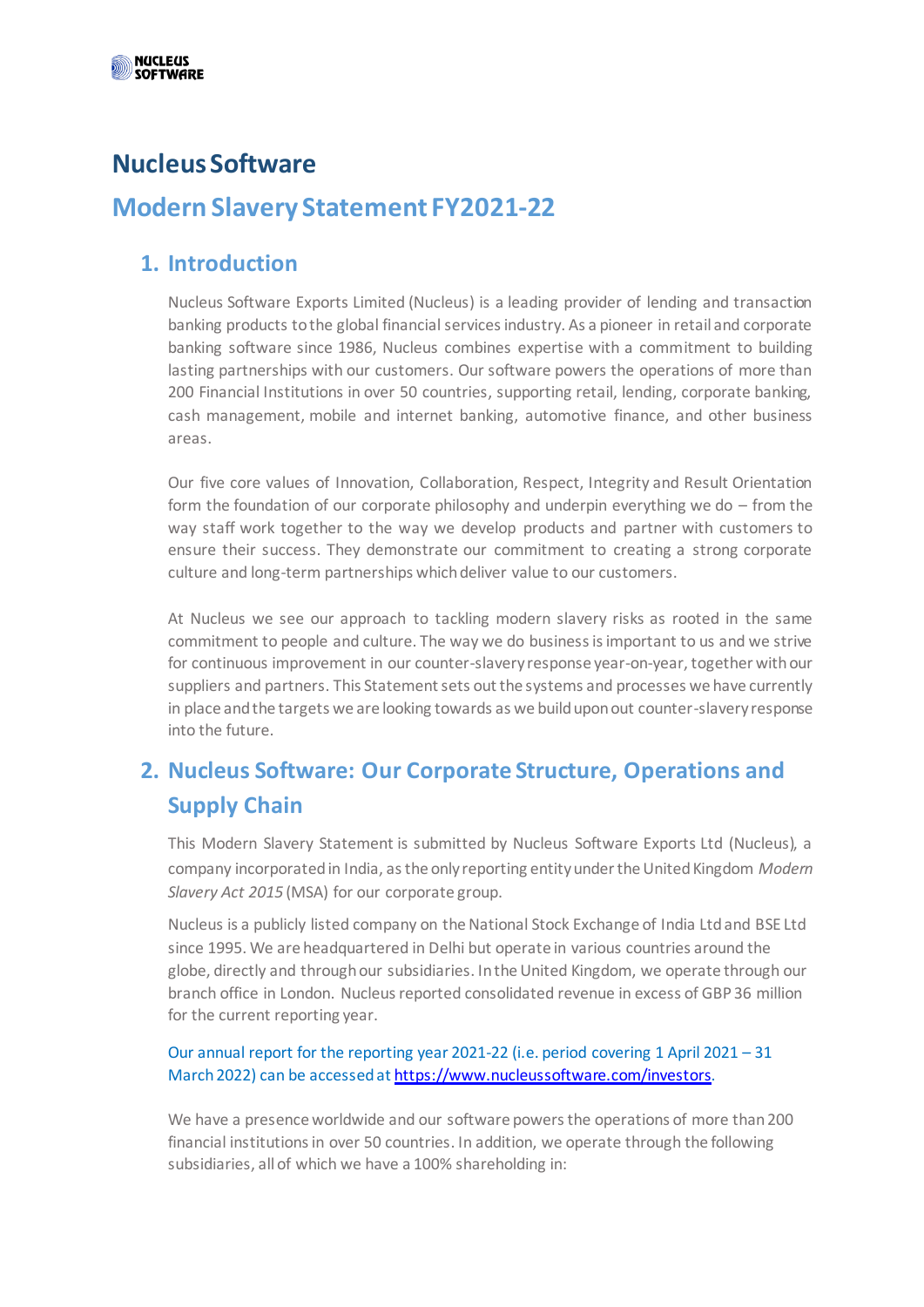

- Nucleus Software Solutions Pte. Ltd. (Singapore)
- Nucleus Software Inc. (USA)
- Nucleus Software Japan Kabushiki Kaisha (Japan)
- Nucleus Software Netherlands B.V. (Netherlands)
- Nucleus Software Ltd. (India)
- Nucleus Software Australia Pty. Ltd. (Australia)
- Nucleus Software South Africa (Pty) Ltd. (South Africa)

In addition to our London branch office, we have offices in Chennai, Pune, and Mumbai (India), and Dubai (United Arab Emirates). The Singapore subsidiary has a representative office in Jakarta (Indonesia) and Manila (Philippines). Through our subsidiaries and branch offices we provide front-end support to customers and explore new opportunities.

Being a company with international operations creates the necessity to recruit people from across the globe and globally Nucleus employs almost 2,000 workers, with a small proportion of those being employed as skilled contractors. We are a global organisation, but we maintain an emphasis on values and culture across all of our offices and regions. Our people are important to us and we have in place several unique strategies to build and maintain a relationship of trust with all our workers.

Considering our core business is financial technology services, most of our procurement is for operational services rather than products. This includes data and internet services, real estate, facilities management, security, and labour hire for housekeeping, among others. We do also procure products which are mostly operational, such as computers, phones, and office supplies.

### **3. Policies**

Nucleus Software has a suite of policies and supporting procedures in place which govern relationships and articulate our values and culture. The policies most relevant for countering modern slavery risks are as follows:

- **Draft Anti-Slavery and Human Trafficking Policy:** The objective of this policy is to maintain the highest possible standards of business practice, and advise individuals of our 'zero-tolerance' approach to slavery. We plan to formally adopt this draft policy by FY22-23.
- **Draft Supplier Code of Conduct:** The Supplier Code of Conduct is to ensure that the values of Nucleus are being followed by suppliers and all their personnel. The matters covered include human rights, child and forced labor, equal opportunities, wages and hours. We plan to roll out the Code of Conduct to all direct suppliers by FY22-23.
- **Code of Conduct for Employees:** This Policy sets our expectations for ethical behavior of our staff.
- **Grievance Policy:** This policy encourages employees to air grievances in a formal manner, and outlines our procedures for lodging grievances and identifying the course of action for a resolution.
- **Prevention of Sexual Harassment Policy:** The objective of this policy is to create and maintain a safe work environment free from sexual harassment, exploitation,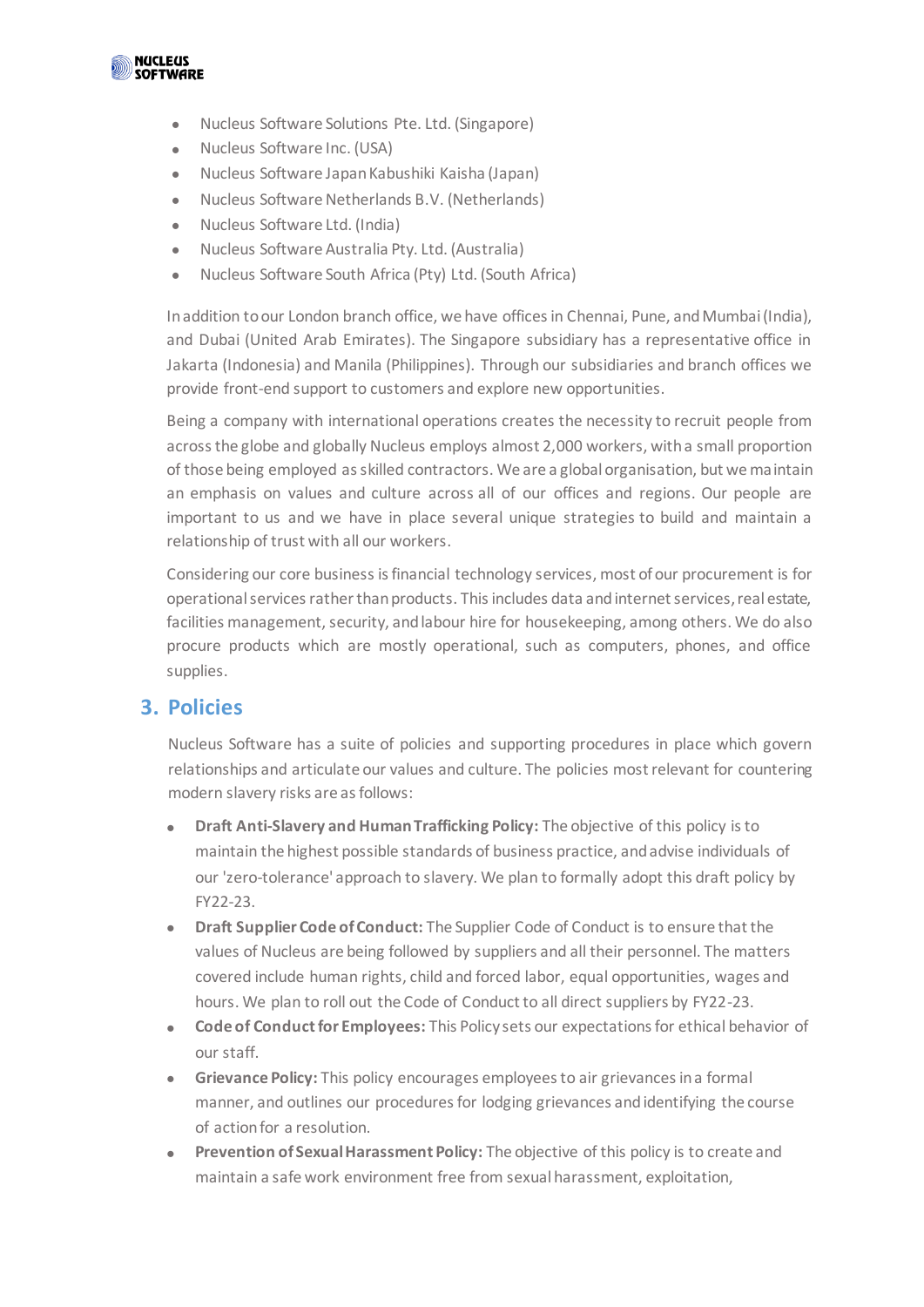**NUCLEUS SOFTWARE** 

intimidation and discrimination for all employees.

- **Whistle Blower Policy:** This policy is to enable our employees, customers, vendors and business associates to raise their concerns at an early stage and in the right way, without fear or victimization, subsequent discrimination, or disadvantage, and to identify and remediate any malpractices, misuse of company properties, mismanagement or wrongful conduct in the company.
- **Recruitment and Background Screening Policies:** We have built into our recruitment processes certain protections against activities that indicate modern slavery practices, such as prohibitions against charging of recruitment fees, and the like.

Nucleus follows a centralised approach as far as organisational policies and procedures are concerned. This means that our policies apply across all of the geographic locations in which we operate, subject to any specific legal requirements in each country in which we operate. Our policies are developed to ensure the protection of our employees and underpin the strong ethical expectations we have of Nucleites and the partners we work with. We also rely on our policies and processes to establish and ensure awareness of reporting channels that would allow employees and partners to report and escalate concerns, including those pertaining to human rights and modern slavery.

Our policy suite is complemented by additional initiatives that are aimed at fostering an open and inclusive culture. One example of such initiatives is our online platform through which Nucleites can ask management any questions. These can be submitted anonymously. We also have in place anti-slavery contractual clauses, which are built into our Service Agreements and impose obligations on our partners to take action to assess and address any instances of modern slavery, expressly prohibit such practices and empower Nucleus to require our suppliers to respond to assessment questionnaires.

We will deepen our human rights controls by implementing our Anti-Slavery and Human Trafficking Policy and through our targets laid out in this Statement. Over time we will be looking to make further enhancements to our policies in relation to addressing and eradicating risks of modern slavery. This will include investigations into how our grievance systems might be built upon to leverage accessibility and secure worker anonymity.

#### **4. Our Due Diligence Processes**

The ultimate responsibility for Nucleus' governance sits with our Board of Directors. The structure of our Board is unique in that we have in place several sub-committees that have responsibilities aligned to social performance of our organisation. These include our Stakeholder Relationship Committee, Corporate Social Responsibility Committee and Culture Committee. We will be looking to leverage this structure to support our counter-slavery response through effective Board oversight.

Our Board and its sub-committees are actively engaged on and responsive to emerging issues, including modern slavery and COVID-19, and our Board has signalled our commitment to strong counter-slavery action. We have a strong set of values which underpin our vision to increase financial access for combatting poverty and improving livelihoods. Inclusive growth and long-term development are important pillars of Nucleus' responsible corporate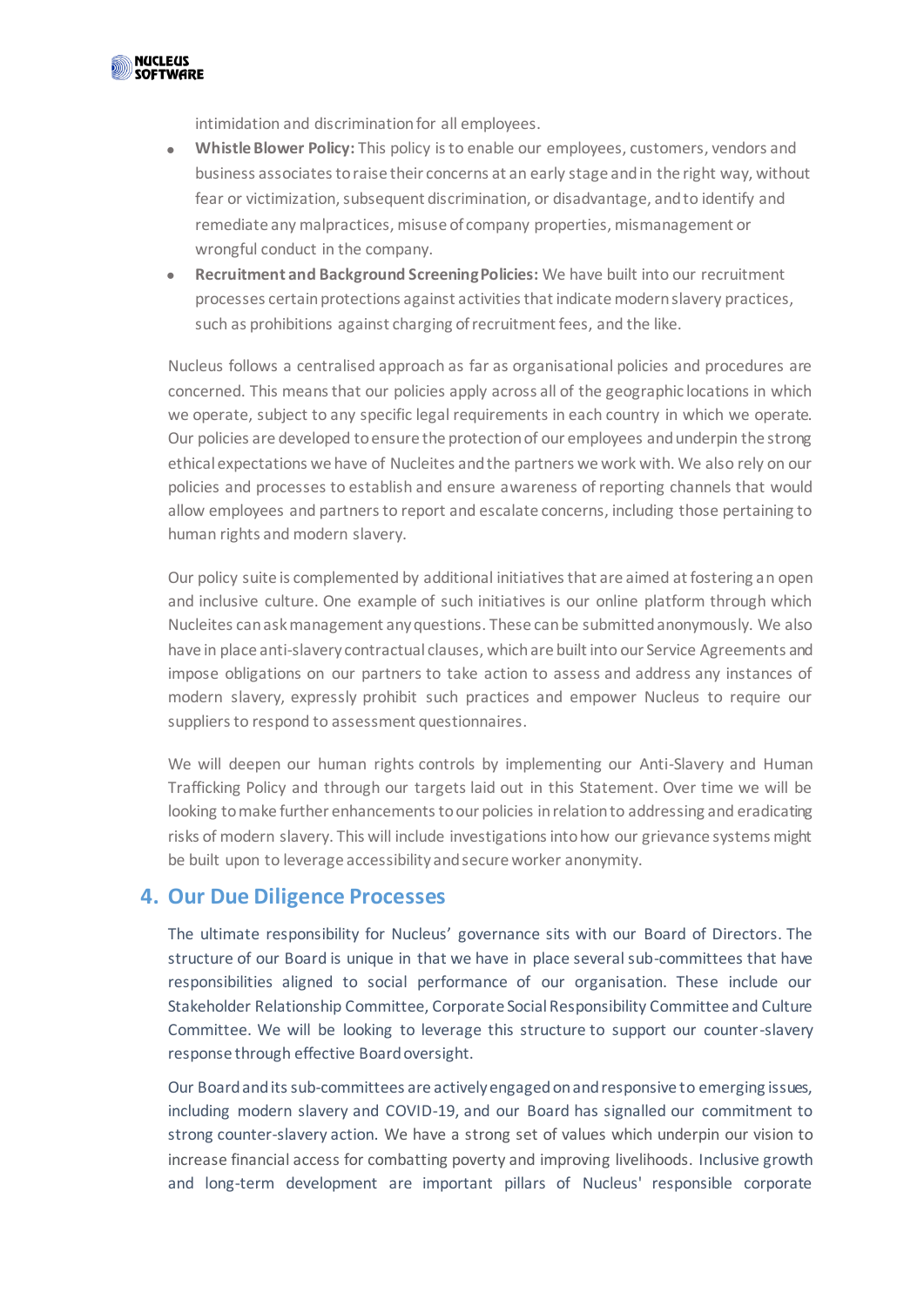

citizenship, and they are the driving force behind many of our efforts. The inclusive and valuedriven culture embraced by the Board for Nucleus is also guided by our executive management team. To ensure that all of our employees experience a feeling of belonging, we foster an open and inclusive atmosphere and ensure all employees are able to raise concerns and grievances to managers.

In line with our commitment to strong counter-slavery action, we are taking steps to further embed counter-modern slavery responses within our governance and procedures. This includes setting the issue as an agenda item for briefing to the entire Board before the end of every financial year, with an update on actions taken to date and priorities for the next year. We plan to formalise our internal counter-modern slavery working group, to manage the development and implementation of our modern slavery response framework over time. Our commitment and counter-slavery actions will be communicated to managers and staff to ensure awareness of the issue and the required responses across the company.

#### **5. Risk Assessment and Management**

Nucleus has researched and considered inherent slavery risks in our operations, supply chain, and the industry we work in. This was based upon the potential to cause, contribute to, or be directly linked to modern slavery through our operations and supply chains, in line with the UN Guiding Principles on Business and Human Rights.

We recognize that modern slavery risk exists in the technology and financial services sectors. Much like all service providers, our business uses technology products and hardware like computers, laptops, phones, data centers, and other technology equipment which can hold upstream supply chain risk such as rare earth materials from high-risk geographies. We expect that most of this risk resides beyond our direct operations and tier-1 suppliers. Our research has also identified that operational support activities are areas of risk for organizations like Nucleus, including cleaning, facilities management, waste disposal, and security services. While the majority of our workforce is directly employed or high-skilled contractors, we do outsource facilities services like cleaning and security via labor hire organizations.

While we acknowledge that all organisations have modern slavery risk in their onshore operations, our early research suggests that Nucleus' operational risks (even in higher-risk countries) are mitigated by several factors. These include our business model which relies upon a highly skilled workforce providing technology and financial services. Additionally, we have a strong company culture focused on five core values which emphasise respect for all our staff. We also foster long, trusting, and transparent relationships with our staff and have a suite of policies and procedures which provide protection to workers against the kinds of exploitation inherent in modern slavery.

Nucleus operates across a range of regions with different modern slavery risk and our upstream supply chain is likely broad. Of the regions in which we operate, the Walk Free Foundation's Global Slavery Index 2018 identifies Africa as the region of highest risk, followed by Asia and the Pacific, Europe, and then Central Asia. These broad regional risk categories are a start, but Nucleus will conduct a more granular supply chain risk assessment soon. We have incorporated modern slavery due diligence clauses in our services agreements with suppliers and are in the process of implementing a Supplier Code of Conduct which explicitly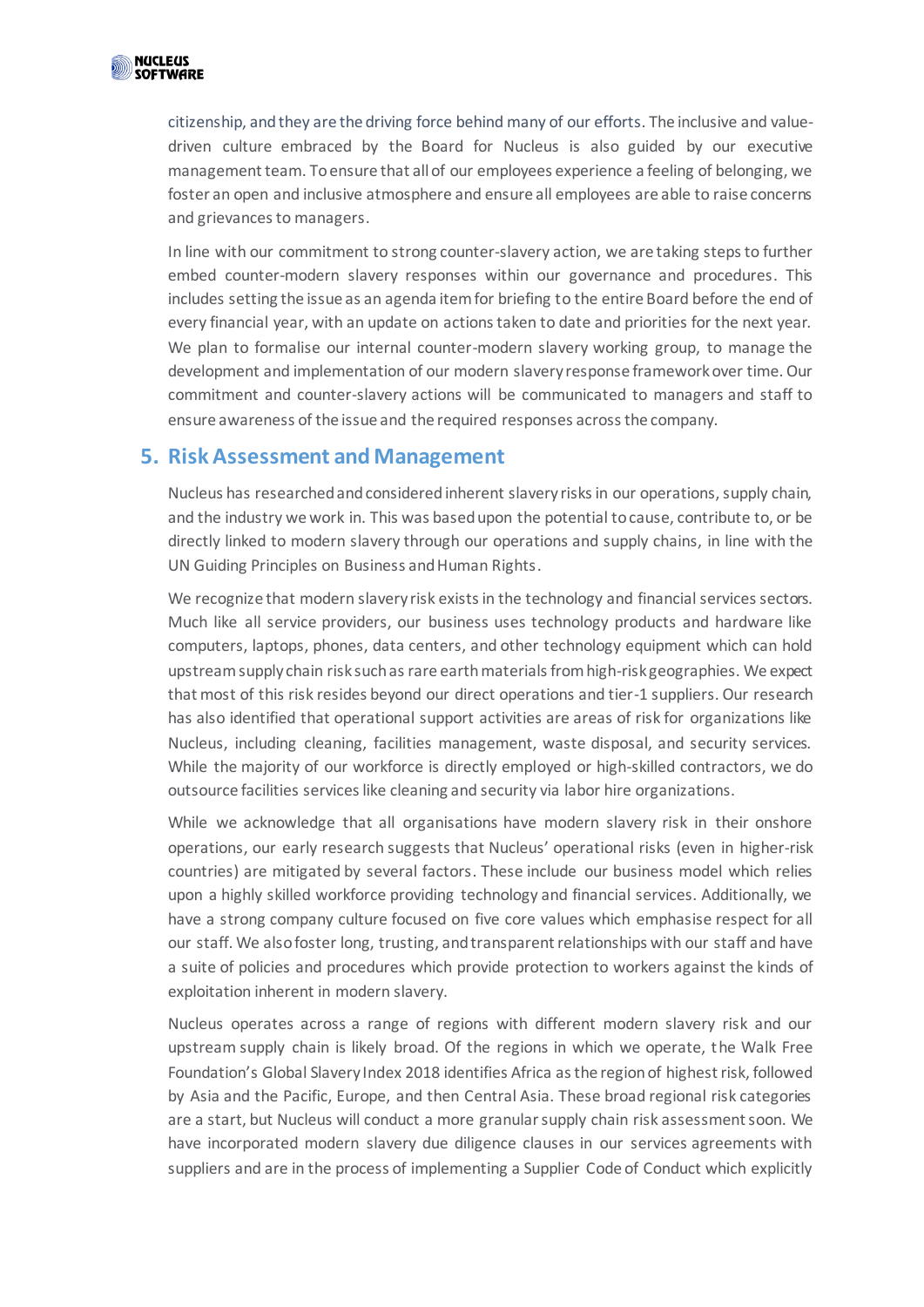

covers human rights and modern slavery clauses. We will expand our engagement with suppliers to cover modern slavery as well as collect more data to enable us to assess the risk of modern slavery in our supply chain.

Nucleus acknowledgesthat these risk factors are likely to have been worsened by the current global COVID-19 pandemic, which is increasing worker vulnerability in many parts of the world, including countries where we hire manpower on a contractual basis or where some of the products we use ultimately originate from. This fact emphasises the importance of greater supply chain transparency and risk-reduction initiatives to ensure Nucleus is helping to limit the pandemic's detrimental effects on workers.

We have identified the following risk factors as the most relevant for consideration and additional examination in the future, based on our high-level review of inherent risks within our industry, operations, and supply chain: *Industry risks in labor hire*, and *geographic risk beyond our direct operations*. Nucleus will enhance our awareness of risks within our operations and supply chain as we progress with our counter-slavery response and adapt accordingly to best mitigate modern slavery risks. The following sections detail how we are increasing our awareness of these risks and developing and implementing a strategic countermodern slavery response.

### **Key Performance Indicators to Measure Effectiveness of Our Actions**

Nucleus is using an iterative approach to assess the effectiveness of our actions that will mature and progress over time. Our method is to measure where we are, target where we want to be, implement actions to get there, and then evaluate how well we met our targets before repeating this process. This iterative cycle is depicted in Figure 1 to the left.

It is important to note that Nucleus Software will not measure the effectiveness of our actions by the absence of detected slavery or slavery risk, as this could unintentionally engender a culture of avoidance. Instead, our assessments of effectiveness will focus on quantifiable actions and progression beyond a baseline.

As a first step, we have conducted an assessment of our readiness to report under the MSA, the findings of which informed this Statement. We have concurrently conducted a benchmarking assessment to identify best practice counter-modern slavery actions being undertaken by our industry peers. Based on these we have set targets and KPIs for improving our counter-modern slavery performance and will be reporting on our progress and effectiveness in future statements. Our counter-modern slavery efforts will be focused on the following target areas:

- Supply chain transparency
- Supply chain risk assessment
- Supplier engagement
- Industry engagement



*Figure 3: Approach to assessing effectiveness of actions*